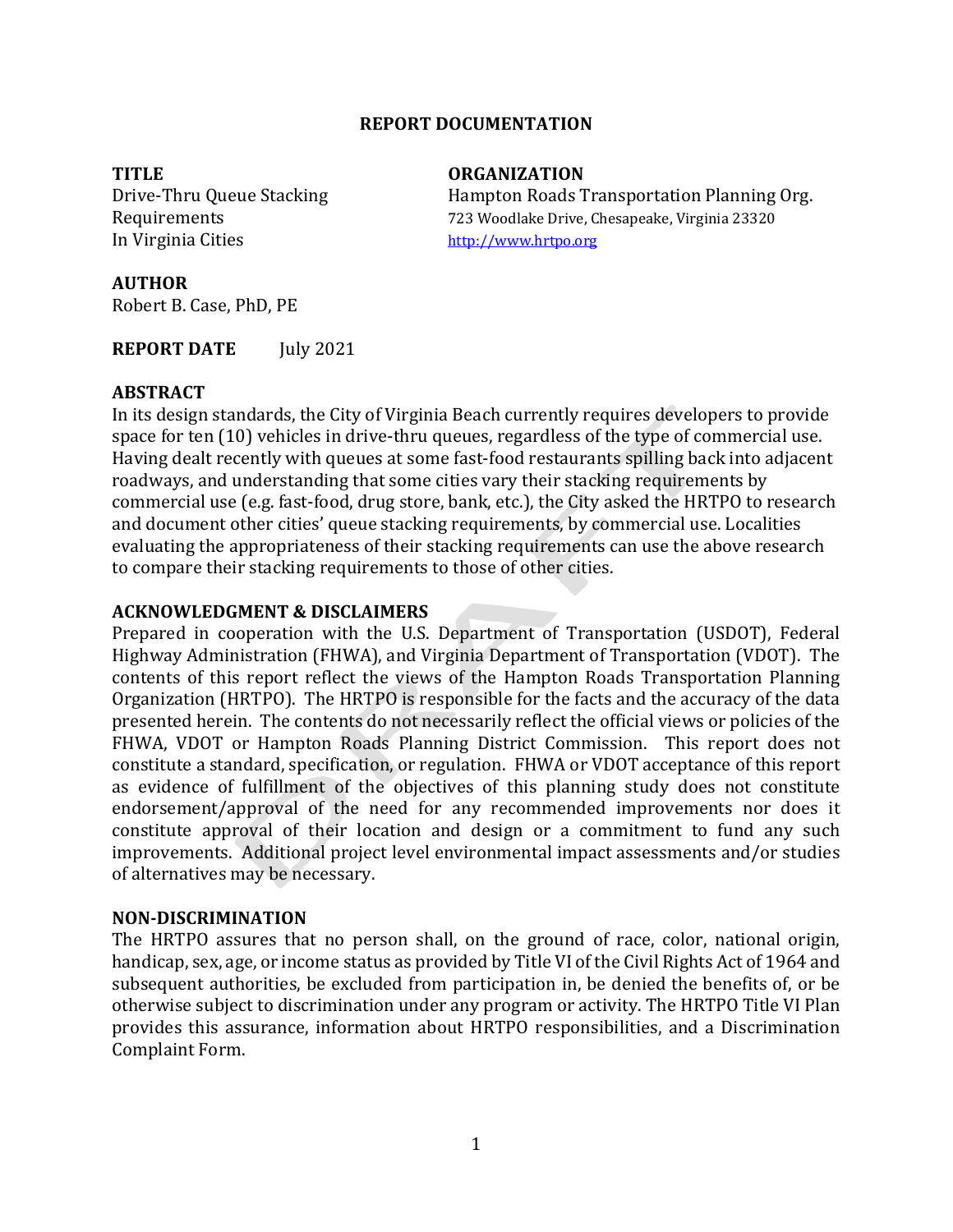# **Table of Contents**

| <b>Impetus and Purpose</b>                           | p. 3    |
|------------------------------------------------------|---------|
| Methodology                                          | p. 4    |
| <b>Stacking Requirements-Hampton Roads Cities</b>    | p. 5    |
| Stacking Requirements - Selected Virginia Localities | p. $10$ |
| <b>Summary and Conclusion</b>                        | p. 13   |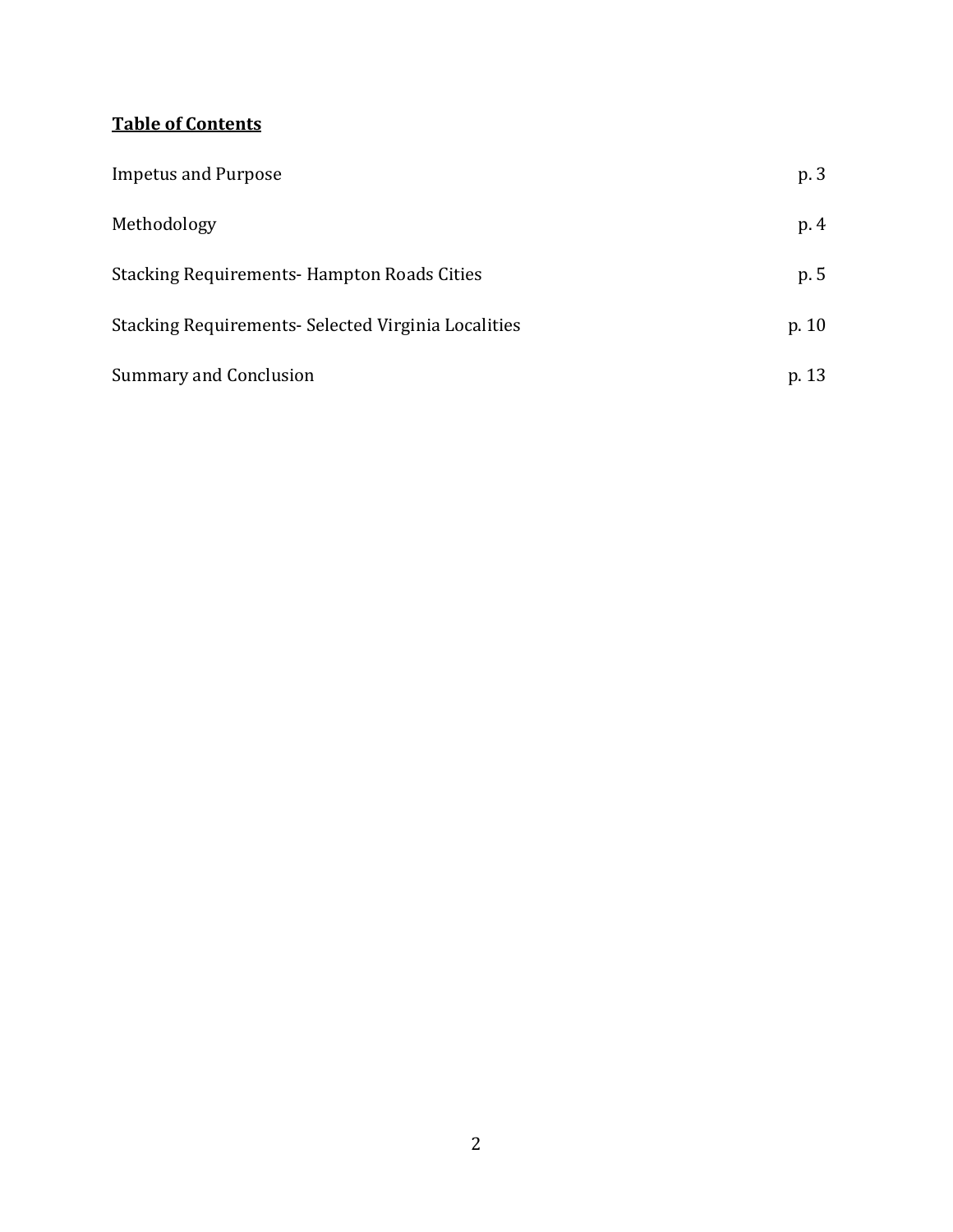# **Impetus and Purpose**

In its design standards, the City of Virginia Beach currently requires developers to provide space for ten (10) vehicles in drive-thru queues, regardless of the type of commercial use. Having dealt recently with queues at some fast-food restaurants spilling back into adjacent roadways, and understanding that some cities vary their stacking requirements (i.e. space for queuing) by commercial use (e.g. fast-food, drug store, bank, etc.), the City asked the HRTPO to research and document other cities' queue stacking requirements, by commercial use. Localities evaluating the appropriateness of their stacking requirements can use the above research to compare their stacking requirements to those of other cities.



**FIGURE 1 Queue Spillback at Local Fast‐Food Restaurant** Source: HRTPO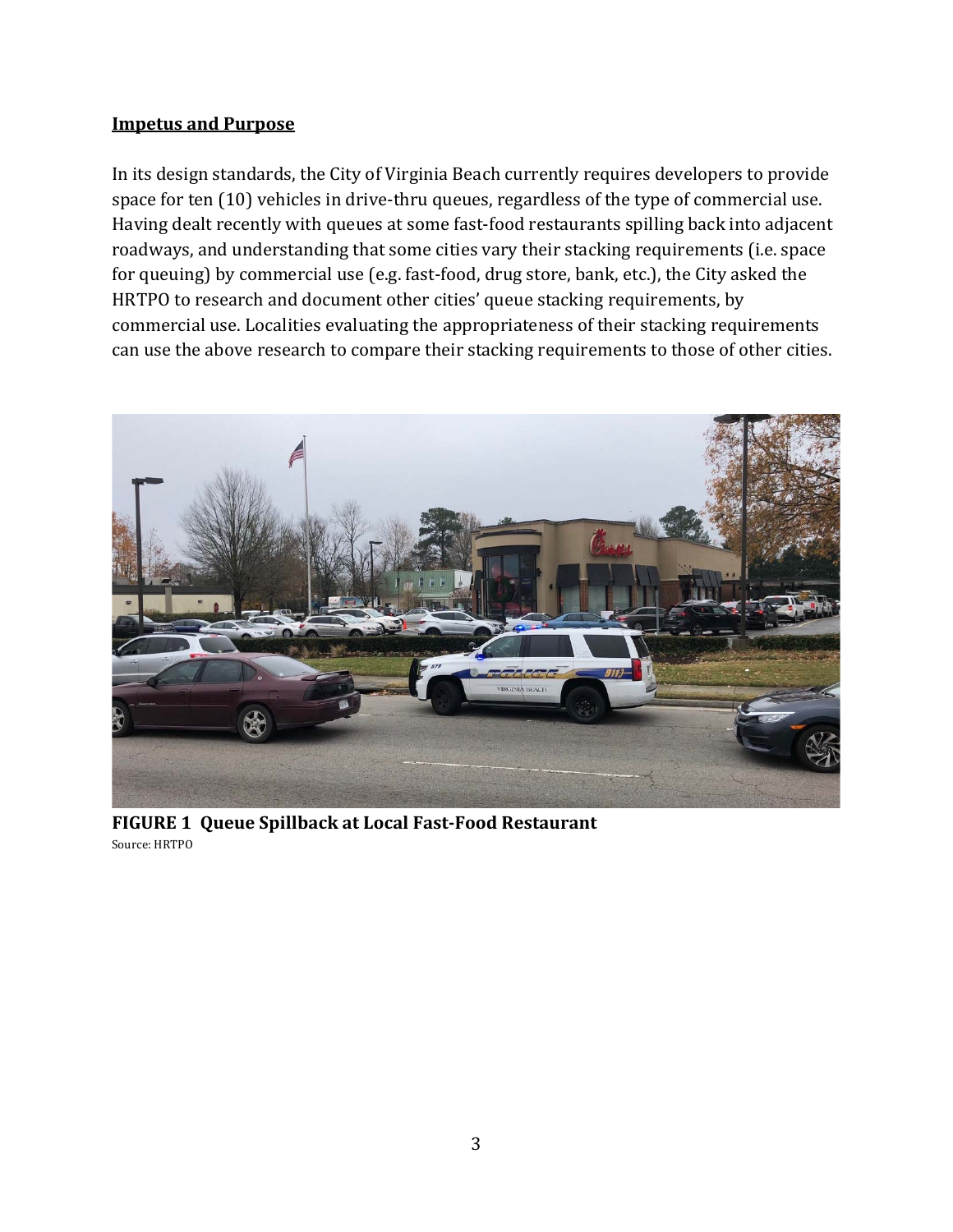# **Methodology**

To search the ordinances of various cities in Hampton Roads and Virginia to find queue stacking requirements, HRTPO staff used the website of the Municipal Code Corporation (Municode) which publishes legal documents for local governments across the U.S. Due to different cities using different terms, staff searched several terms to isolate the stacking regulations of a given city:

- Drive-up
- $\bullet$  Pick-up
- Stacking
- Drive-through
- Drive-thru
- Drive-in

| municode |  |                                                                                                                        |        | Jump to a VA municipality |   |   |                       |                |               |    |                         | $\bigoplus$      | $\mathbf{a}$ |             | G Select Language |         |   |   |   |   |  |
|----------|--|------------------------------------------------------------------------------------------------------------------------|--------|---------------------------|---|---|-----------------------|----------------|---------------|----|-------------------------|------------------|--------------|-------------|-------------------|---------|---|---|---|---|--|
| ×        |  | Virginia                                                                                                               |        |                           |   |   |                       |                |               |    |                         |                  |              |             |                   |         |   |   |   |   |  |
| mc       |  | A                                                                                                                      | $\,$ B | $\subset$                 | D | Ε | F                     | G              | $\mathsf{H}%$ |    | J                       | К                | L            | $\mathbb M$ | $\mathsf{N}$      | $\circ$ | P | Q | R | S |  |
|          |  |                                                                                                                        |        |                           |   |   |                       |                |               | T. | V                       | W                |              |             |                   |         |   |   |   |   |  |
|          |  |                                                                                                                        |        |                           |   |   |                       | $\overline{A}$ |               |    |                         |                  |              |             |                   |         |   |   |   |   |  |
|          |  | Abingdon<br>Alexandria<br>Amherst<br>Bedford<br><b>Big Stone Gap</b><br><b>Bland County</b><br><b>Brunswick County</b> |        |                           |   |   | Accomack County       |                |               |    |                         | Albemarle County |              |             |                   |         |   |   |   |   |  |
|          |  |                                                                                                                        |        |                           |   |   | Alleghany County      |                |               |    |                         | Altavista        |              |             |                   |         |   |   |   |   |  |
|          |  |                                                                                                                        |        |                           |   |   | Amherst County        |                |               |    |                         | Ashland          |              |             |                   |         |   |   |   |   |  |
|          |  |                                                                                                                        |        |                           |   |   |                       | B              |               |    |                         |                  |              |             |                   |         |   |   |   |   |  |
|          |  |                                                                                                                        |        |                           |   |   | <b>Bedford County</b> |                |               |    | Berryville              |                  |              |             |                   |         |   |   |   |   |  |
|          |  |                                                                                                                        |        |                           |   |   | Blacksburg            |                |               |    |                         | Blackstone       |              |             |                   |         |   |   |   |   |  |
|          |  |                                                                                                                        |        |                           |   |   |                       |                |               |    | <b>Botetourt County</b> |                  |              |             | Bristol           |         |   |   |   |   |  |
|          |  |                                                                                                                        |        |                           |   |   | Buena Vista           |                |               |    |                         |                  |              |             |                   |         |   |   |   |   |  |

**FIGURE 2 Municode Website**

Source: library.municode.com/va

After examining the municipal codes of the ten (10) cities in Hampton Roads (Chesapeake, Franklin, Hampton, Newport News, Norfolk, Poquoson, Portsmouth, Suffolk, Virginia Beach, and Williamsburg), staff searched the subject documents of several key localities around the state- Alexandria, Charlottesville, Fairfax County, Fredericksburg, Richmond, and Roanoke. Staff findings from the review of stacking requirements in municipal codes is presented in the next section.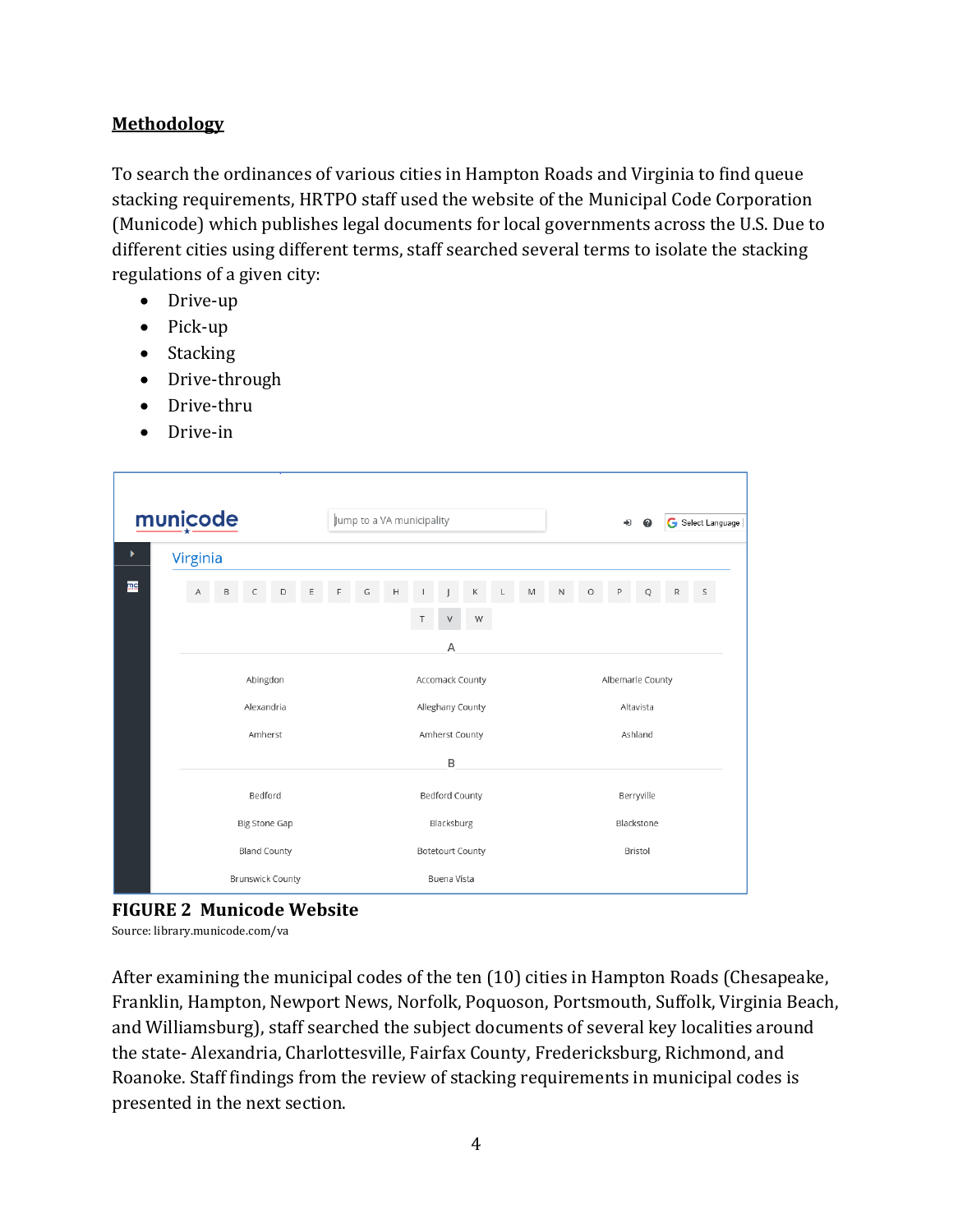# **Stacking Requirements‐ Hampton Roads Cities**

Applicable code excerpts by city follow alphabetically.

# **Chesapeake**

Chesapeake requires five (5) stacking spaces for drive-throughs, regardless of type of commercial use.

| § 19-403. - Parking and traffic circulation area design.                                                                                                                                                                                                                                                                                                                                                                                                                                                                                                                                                                                                                                                                                                                                                                                                                                            |  |  |
|-----------------------------------------------------------------------------------------------------------------------------------------------------------------------------------------------------------------------------------------------------------------------------------------------------------------------------------------------------------------------------------------------------------------------------------------------------------------------------------------------------------------------------------------------------------------------------------------------------------------------------------------------------------------------------------------------------------------------------------------------------------------------------------------------------------------------------------------------------------------------------------------------------|--|--|
| A. In general. Parking areas shall be designed to minimize on-site and off-site traffic hazards and conflicts in order to provide<br>safe and convenient access to the travelling public; to reduce or prevent congestion in the public streets; and to facilitate the<br>provision of emergency services.                                                                                                                                                                                                                                                                                                                                                                                                                                                                                                                                                                                          |  |  |
| B. <b>Stacking</b> lanes, internal circulation and parking for developments providing drive-through or window pickup service for<br>vehicles.                                                                                                                                                                                                                                                                                                                                                                                                                                                                                                                                                                                                                                                                                                                                                       |  |  |
| 1. Those developments providing an order and drive-through service on the site shall be designed so that those vehicles<br>engaged in ordering and pickup do not interfere with the parking and movement of other vehicles, including vehicles<br>engaged in loading and off-loading activities at the site. Stacking lanes shall be provided to accommodate at least five (5)<br>vehicles, regardless of the number of service windows. The site shall also be designed toinclude a minimum of two<br>designated extra off-street parking spaces, above the number otherwise required by this zoning ordinance for such<br>developments, for vehicles having to move out of the drive-through line and await service after ordering. Any signs<br>approved by the director of development and permits, or designee, and complying with this zoning ordinance, shall be<br>provided for the spaces. |  |  |

# **FIGURE 3 Chesapeake Zoning Ordinance**

Source: library.municode.com/va

# **Franklin**

# In addition to minimum requirements, Franklin has maximum stacking requirements.

- c. Automatic car wash: Minimum of three stacking spaces per bay or stall and maximum of four stacking spaces per bay or stall.
- d. Self-service car wash: Minimum of two stacking spaces per bay or stall and maximum of four stacking spaces per bay or stall plus one space per employee.
- e. Financial institutions with drive-in windows: Minimum of one space per 400 square feet of floor area, plus sufficient area for eight stacking spaces for the first drive-in window and two stacking spaces for each additional window and maximum of one space per 300 square feet of floor area, plus sufficient area for eight stacking spaces for the first drive-in window and two stacking spaces for each additional window.

#### **FIGURE 4 Franklin Zoning Ordinance, Article XVIII, § 18.2 (3)** Source: ecode360.com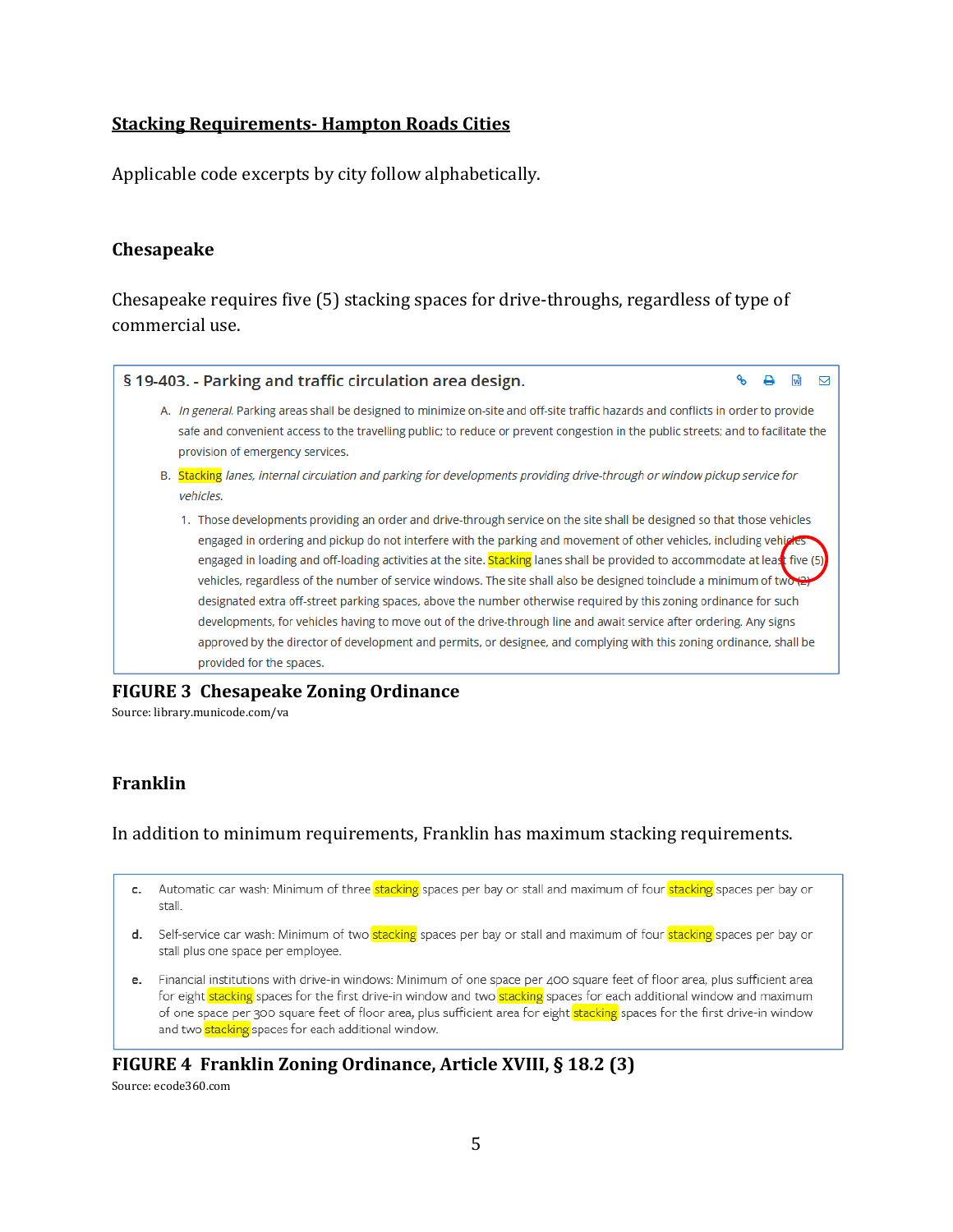# **Hampton**

As a requirement for subdivision, Hampton's Code of Ordinances requires the subdivision agent to make a finding in writing that the proposed development will not generate "auto stacking that blocks driveways or intersections".

| Sec. 35-26.1. - Required findings.                                                                                                                                                                                                                                                                                                                                                                                                                                                                                                                                                                                                                                                                | ዔ                                                                                                                                                                                                                            |  |  |  |  |  |  |  |  |  |  |
|---------------------------------------------------------------------------------------------------------------------------------------------------------------------------------------------------------------------------------------------------------------------------------------------------------------------------------------------------------------------------------------------------------------------------------------------------------------------------------------------------------------------------------------------------------------------------------------------------------------------------------------------------------------------------------------------------|------------------------------------------------------------------------------------------------------------------------------------------------------------------------------------------------------------------------------|--|--|--|--|--|--|--|--|--|--|
| In approving a preliminary plat, the subdivision agent shall make each of the following findings in writing which<br>findings shall be made part of the file on record:                                                                                                                                                                                                                                                                                                                                                                                                                                                                                                                           |                                                                                                                                                                                                                              |  |  |  |  |  |  |  |  |  |  |
| use of adjacent property.                                                                                                                                                                                                                                                                                                                                                                                                                                                                                                                                                                                                                                                                         | (A) The proposed development, including its lot sizes, density, access and circulation, and any required buffer<br>areas are consistent with the zoning ordinance and compatible with the existing and/or permissible future |  |  |  |  |  |  |  |  |  |  |
| (B) Required public facilities are adequate (or adequate subject to construction and installation of upgrades<br>by the subdivider at the subdivider's cost) to serve the project under consideration and will provide access<br>to adjoining land in a manner that will allow development of those adjoining lands in accord with this<br>chapter. Street system adequacy shall be based on the street system's ability to safely accommodate trips<br>from existing and planned land uses on the existing and proposed street system without creating safety<br>hazards, generating auto stacking that blocks driveways or intersections, or disrupting traffic flow on any<br>adjacent street. |                                                                                                                                                                                                                              |  |  |  |  |  |  |  |  |  |  |
| The drainage, erosion, and construction in the area can be handled through normal engineering and<br>(C)<br>construction practices.                                                                                                                                                                                                                                                                                                                                                                                                                                                                                                                                                               |                                                                                                                                                                                                                              |  |  |  |  |  |  |  |  |  |  |
| (D) The lot, block, and street layout are consistent with the subdivision design standards contained in this<br>chapter.                                                                                                                                                                                                                                                                                                                                                                                                                                                                                                                                                                          |                                                                                                                                                                                                                              |  |  |  |  |  |  |  |  |  |  |

#### **FIGURE 5 Hampton Code of Ordinances**

Source: library.municode.com/va

# **Newport News**

 $\overline{\phantom{a}}$ 

HRTPO staff found no queue stacking requirements in the city code of Newport News. According to city staff, when queuing is a concern, the transportation division requests a queuing analysis from the developer during site plan review.1

<sup>1</sup> Stilley, Bryan. "Re: question." Message to Robert Case. 23 December 2020. E-mail.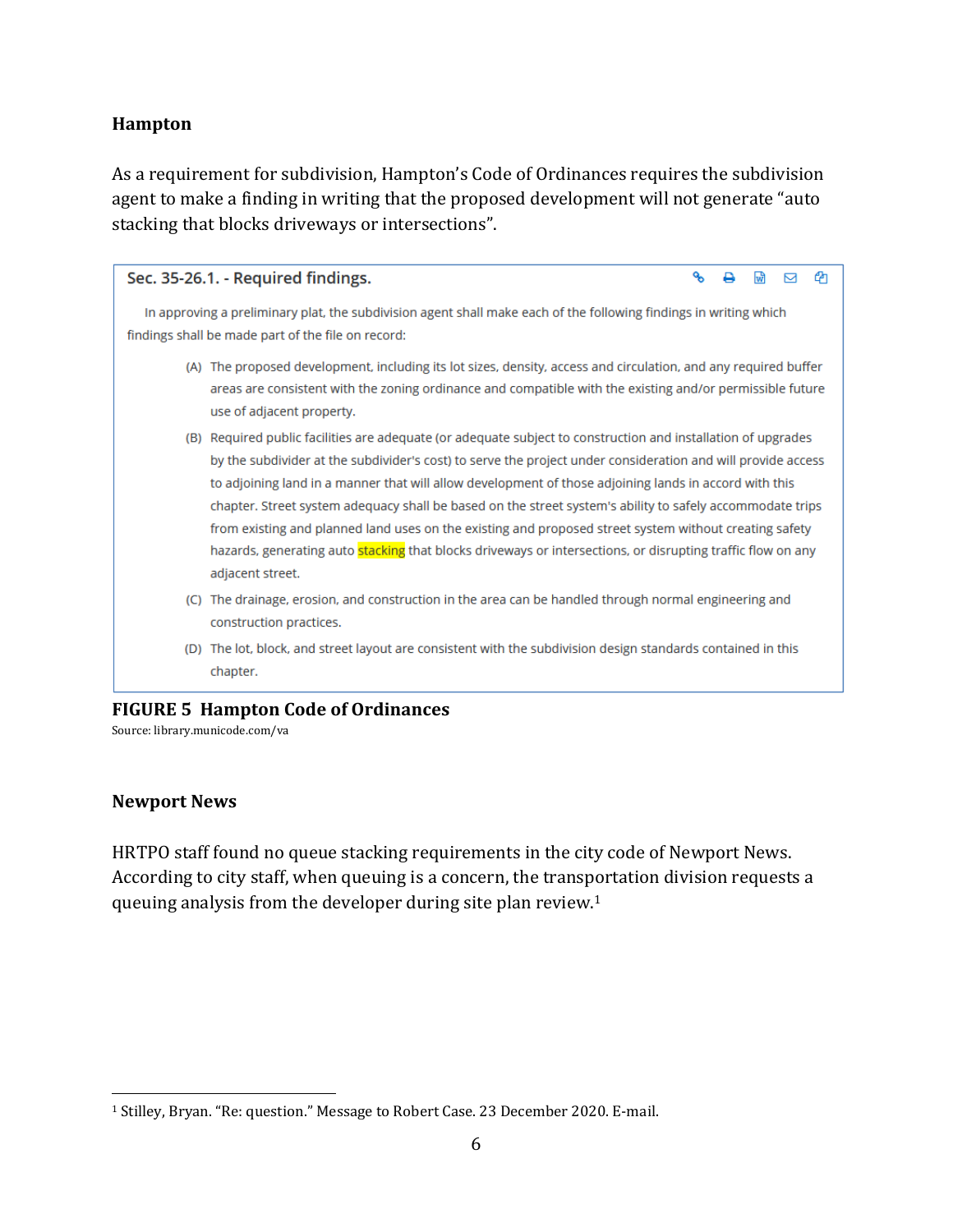# **Norfolk**

Norfolk's Development Standards in the Zoning Ordinance contain the following queue stacking requirements:

| <b>TABLE 5.1.7(C): REQUIRED STACKING SPACES FOR CERTAIN USES</b>    |                                                                                                                                                                                                         |  |  |  |  |  |  |  |
|---------------------------------------------------------------------|---------------------------------------------------------------------------------------------------------------------------------------------------------------------------------------------------------|--|--|--|--|--|--|--|
| <b>USE TYPE</b>                                                     | <b>REQUIRED NUMBER OF STACKING SPACES</b>                                                                                                                                                               |  |  |  |  |  |  |  |
| Automated teller machine                                            | 3 starting at the teller machine                                                                                                                                                                        |  |  |  |  |  |  |  |
| Bank teller lane                                                    | 3 starting at the teller window/tube                                                                                                                                                                    |  |  |  |  |  |  |  |
| Dry-cleaning/Laundry, with<br>Drive-Through                         | 3 starting at drive-through window                                                                                                                                                                      |  |  |  |  |  |  |  |
| Pharmacy, with Drive<br>Through                                     | 3 starting at the first drive-through window                                                                                                                                                            |  |  |  |  |  |  |  |
| <b>Restaurant or Fast Food</b><br>Restaurant, with Drive<br>Through | 6 starting at the order box/speaker, and 3 between the order box/speaker and the pickup window                                                                                                          |  |  |  |  |  |  |  |
| Gas station                                                         | 1 at each end of the outermost gas pump island                                                                                                                                                          |  |  |  |  |  |  |  |
| Automatic car wash and<br>auto detailing                            | 3 starting at the bay entrance                                                                                                                                                                          |  |  |  |  |  |  |  |
| Car wash and auto detailing                                         | 2 starting at the bay entrance                                                                                                                                                                          |  |  |  |  |  |  |  |
| All personal services uses,<br>with drive-through                   | 3 starting at the drive-through window                                                                                                                                                                  |  |  |  |  |  |  |  |
| Other                                                               | To be determined by ZA, based on standards for comparable uses, or alternatively based on a<br>parking demand study prepared by a registered engineer having expertise in transportation<br>engineering |  |  |  |  |  |  |  |

# **FIGURE 6 Norfolk Zoning Ordinance, Article 5.1.7(B)(7)**

Source: library.municode.com/va

Note that Norfolk's requirements vary by commercial use.

#### **Poquoson**

Poquoson's requirements vary by commercial use:

I. Restaurants with drive-in or drive-thru windows shall provide sufficient area for eight stacking spaces for the drive-in or drive-thru window.

- m. Rental of rooms to a maximum of three shall provide off-street parking totaling one more parking space than the total number of rooms to be rented.
- n. Financial institutions with drive-in windows shall provide sufficient area for eight stacking spaces for the first drive-in window and two stacking spaces per each additional window.
- o. Car washes shall have four stacking spaces per bay/stall, plus one space per employee for self-service establishment or one space per employee, plus sufficient area for ten stacking spaces per bay/stall for an automated establishment.

**FIGURE 7 Poquoson Code of Ordinances, Appendix C, Article I, Section 1‐08 (c) (1)** Source: library.municode.com/va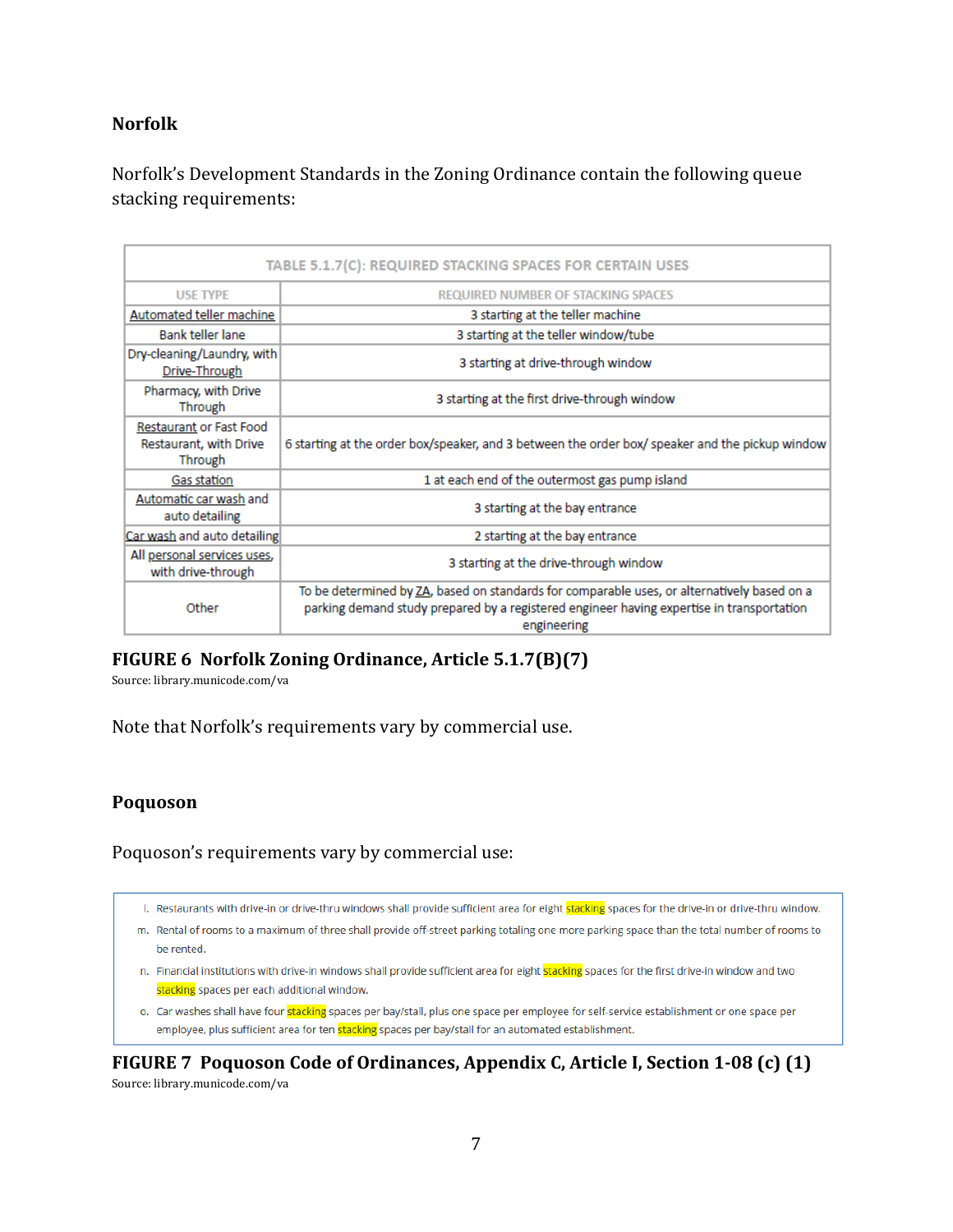# **Portsmouth**

Portsmouth's requirements vary by commercial use:

| TABLE 40.1-5.1(N)(1): REQUIRED STACKING/STANDING SPACES                            |                                                                                                                                                                   |                          |  |  |  |  |  |  |  |
|------------------------------------------------------------------------------------|-------------------------------------------------------------------------------------------------------------------------------------------------------------------|--------------------------|--|--|--|--|--|--|--|
| USE OR ACTIVITY [1]                                                                | MINIMUM NUMBER OF STACKING/STANDING<br><b>SPACES</b>                                                                                                              | <b>MEASURED FROM [2]</b> |  |  |  |  |  |  |  |
| Automated teller machine                                                           | 3                                                                                                                                                                 | Teller machine           |  |  |  |  |  |  |  |
| Automobile repair and service (all types)                                          | 2 per bay                                                                                                                                                         | Bay entrance             |  |  |  |  |  |  |  |
| <b>Bank Teller</b>                                                                 | 3                                                                                                                                                                 | Teller window            |  |  |  |  |  |  |  |
| Car wash, automatic                                                                | 2                                                                                                                                                                 | Bay entrance             |  |  |  |  |  |  |  |
| Car wash, self-service                                                             | 1 per bay                                                                                                                                                         | Bay entrance             |  |  |  |  |  |  |  |
| Drug store or pharmacy, with drive-through<br>service                              | 4 per lane                                                                                                                                                        | Agent window             |  |  |  |  |  |  |  |
| Dry cleaner, with drive-through service                                            | 4 per lane                                                                                                                                                        | Window                   |  |  |  |  |  |  |  |
| Nursing home                                                                       | 3                                                                                                                                                                 | Main building entrance   |  |  |  |  |  |  |  |
| Personal services with drive-through (e.g.,<br>laundry/dry-cleaning establishment) | 4 per lane                                                                                                                                                        | Agent window             |  |  |  |  |  |  |  |
| Restaurant, with drive-through service                                             | 4                                                                                                                                                                 | Pick-up window           |  |  |  |  |  |  |  |
|                                                                                    | Plus 3                                                                                                                                                            | Menu board               |  |  |  |  |  |  |  |
| Other                                                                              | Uses not specifically listed are determined by the Planning Director based on standards for<br>comparable uses, or alternatively based on a parking demand study. |                          |  |  |  |  |  |  |  |
| NOTES:<br>[1] See Table 40.1-4.1(A): Use Table                                     | [2] Distance measured from window where products are delivered, when more than one window is present.                                                             |                          |  |  |  |  |  |  |  |

# **FIGURE 8 Portsmouth Code of Ordinances, Article 40.1‐5.1**

Source: library.municode.com/va

For drive-through restaurants, Portsmouth has stacking requirements for both the pick-up window and the menu board.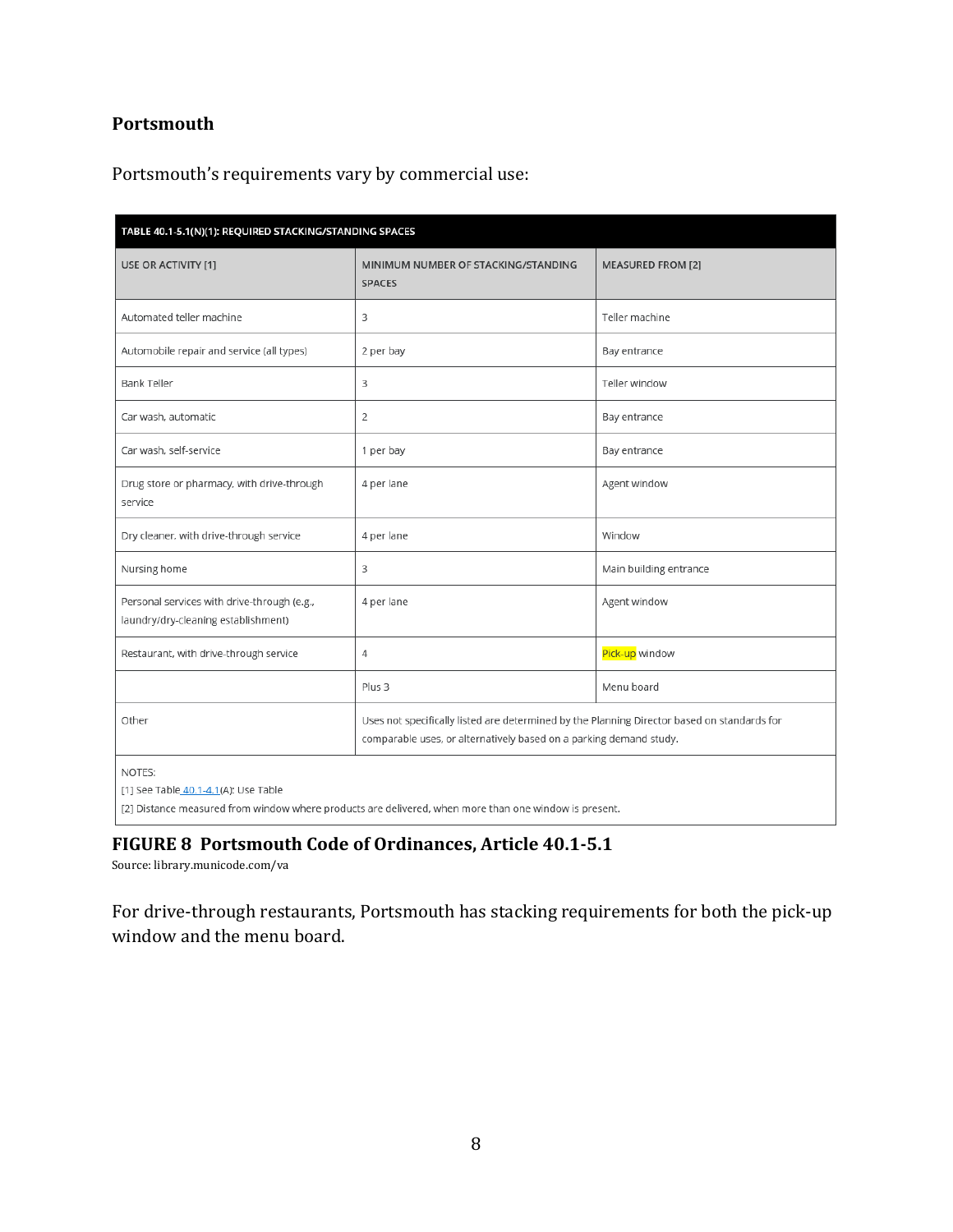# **Suffolk**

Suffolk has general drive-through stacking requirements, i.e. the requirements do no vary by commercial use.

(10) DRIVE-THROUGH FACILITIES.

- A. Location. Drive-through facilities shall not utilize required parking spaces to meet **stacking** requirements. Facilities shall be designed to minimize conflicts with other on-site vehicular and pedestrian traffic.
- B. Stacking Requirements. A minimum of six (6) vehicles should be accommodated in each stacking lane.

C. Width. Stacking lanes shall have a minimum width of twelve (12) feet.

**FIGURE 9 Suffolk Unified Development Ordinance, Article 6, Sec. 31‐606 (a)** Source: library.municode.com/va

# **Virginia Beach**

Although Virginia Beach's requirements are published in its Public Works "Design Standards Manual" (as opposed to an ordinance), the authority for the standards "is established by the adopted resolutions of the City of Virginia Beach City Council and the ordinances of the City", according to the forward of the manual.

#### 3.15. Drive-up or Pick-up Windows

For sites with drive-up or pick-up windows, such as fast food restaurants, pharmacies, banks, ATM machines, dry cleaners, etc., a minimum 10 yehicle stacking lane is required from the pick-up window. Each vehicle space shall measure 22 feet from front bumper to front bumper which includes length of vehicle and separation between vehicles. Additional drive-up lanes will not be counted towards meeting this requirement. The stacking lane must ensure adequate on-site stacking that prevents vehicles from obstructing the right-of-way and does not block any required parking spaces.

**FIGURE 10 Design Standards Manual, City of Virginia Beach, Public Works, June 2020, p. 3‐17**

Source: library.municode.com/va

#### **Williamsburg**

Staff found no stacking requirements in Williamsburg's municipal code.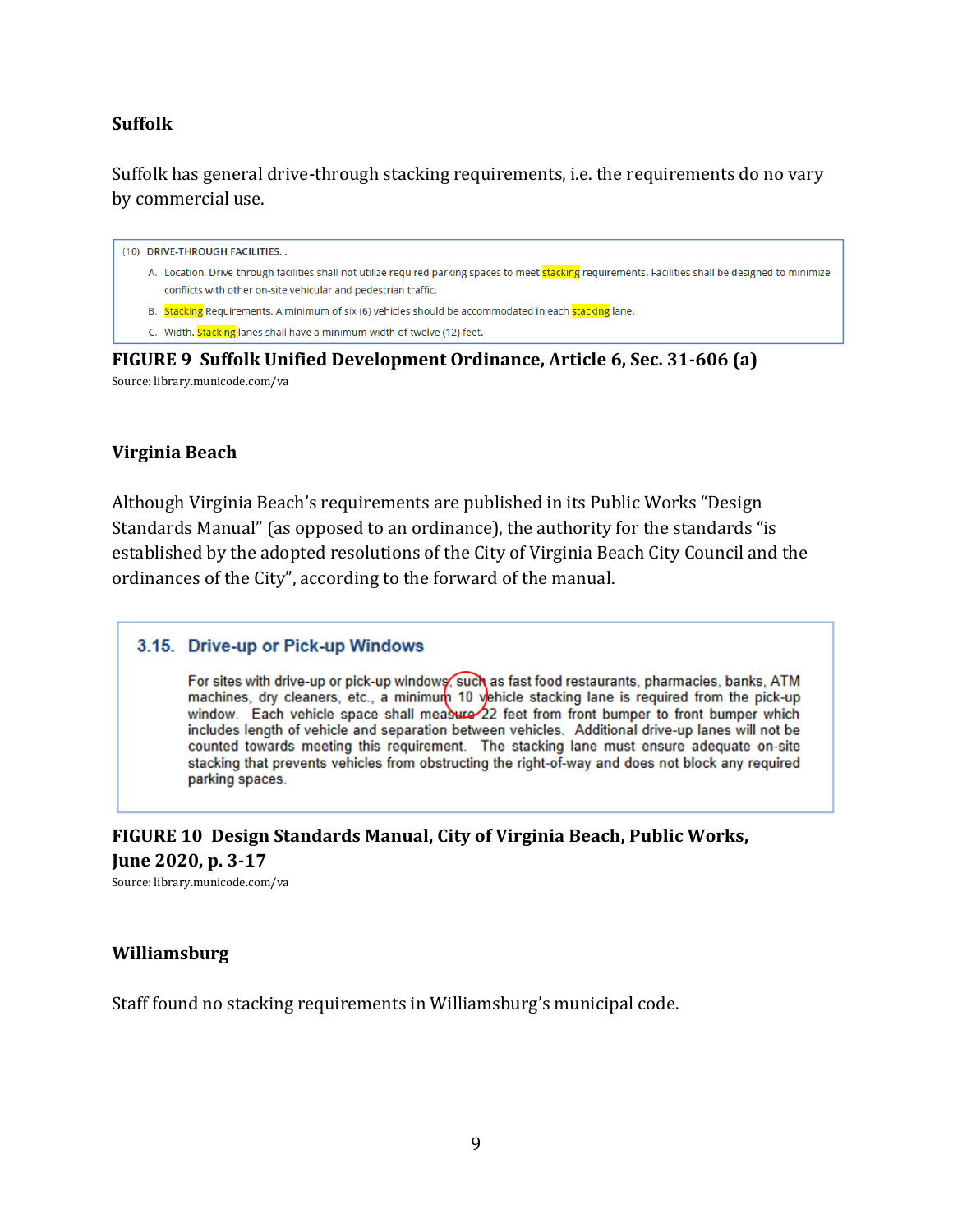# **Stacking Requirements‐ Selected Virginia Localities**

Applicable code excerpts for key Virginia localities outside Hampton Roads follow alphabetically.

# **Alexandria**

Staff found no stacking requirements in Alexandria's municipal code.

# **Charlottesville**

Staff found no stacking requirements in Charlottesville's municipal code.

# **Fairfax County**

Staff found no stacking requirements in Fairfax County's code.

# **Fredericksburg**

| Table 72-53.1C(7): Required Stacking Spaces                                           |                                                    |                                           |  |  |  |  |  |  |  |
|---------------------------------------------------------------------------------------|----------------------------------------------------|-------------------------------------------|--|--|--|--|--|--|--|
| <b>Use or Activity</b>                                                                | <b>Minimum Number of</b><br><b>Stacking Spaces</b> | <b>Measured From</b>                      |  |  |  |  |  |  |  |
| Automated teller machine (drive-up)                                                   | $\overline{2}$                                     | Teller window                             |  |  |  |  |  |  |  |
| Automobile repair and service                                                         | 2 per bay                                          | Bay entrance                              |  |  |  |  |  |  |  |
| Car wash                                                                              | 1 per bay                                          | Bay entrance                              |  |  |  |  |  |  |  |
| Day-care center, elementary, and<br>middle school                                     | $\overline{2}$                                     | Main building entrance                    |  |  |  |  |  |  |  |
| Financial institution or drug store<br>with drive-through service                     | 3 per lane                                         | Agent window                              |  |  |  |  |  |  |  |
| Gasoline sales                                                                        | 1                                                  | Each end of the outermost gas pump island |  |  |  |  |  |  |  |
| Nursing home or assisted living<br>facility                                           | 3                                                  | <b>Building entrance</b>                  |  |  |  |  |  |  |  |
| Personal services with drive-through<br>(e.g., laundry/dry-cleaning<br>establishment) | 3 per lane                                         | Agent window                              |  |  |  |  |  |  |  |
| Restaurant, with drive-through<br>service                                             |                                                    | 3 per order window + 3 per order board    |  |  |  |  |  |  |  |

# **FIGURE 11 Design Standards Manual, June 2020, p. 3‐17**

Source: library.municode.com/va

As shown above, Fredericksburg's stacking requirements vary by commercial use.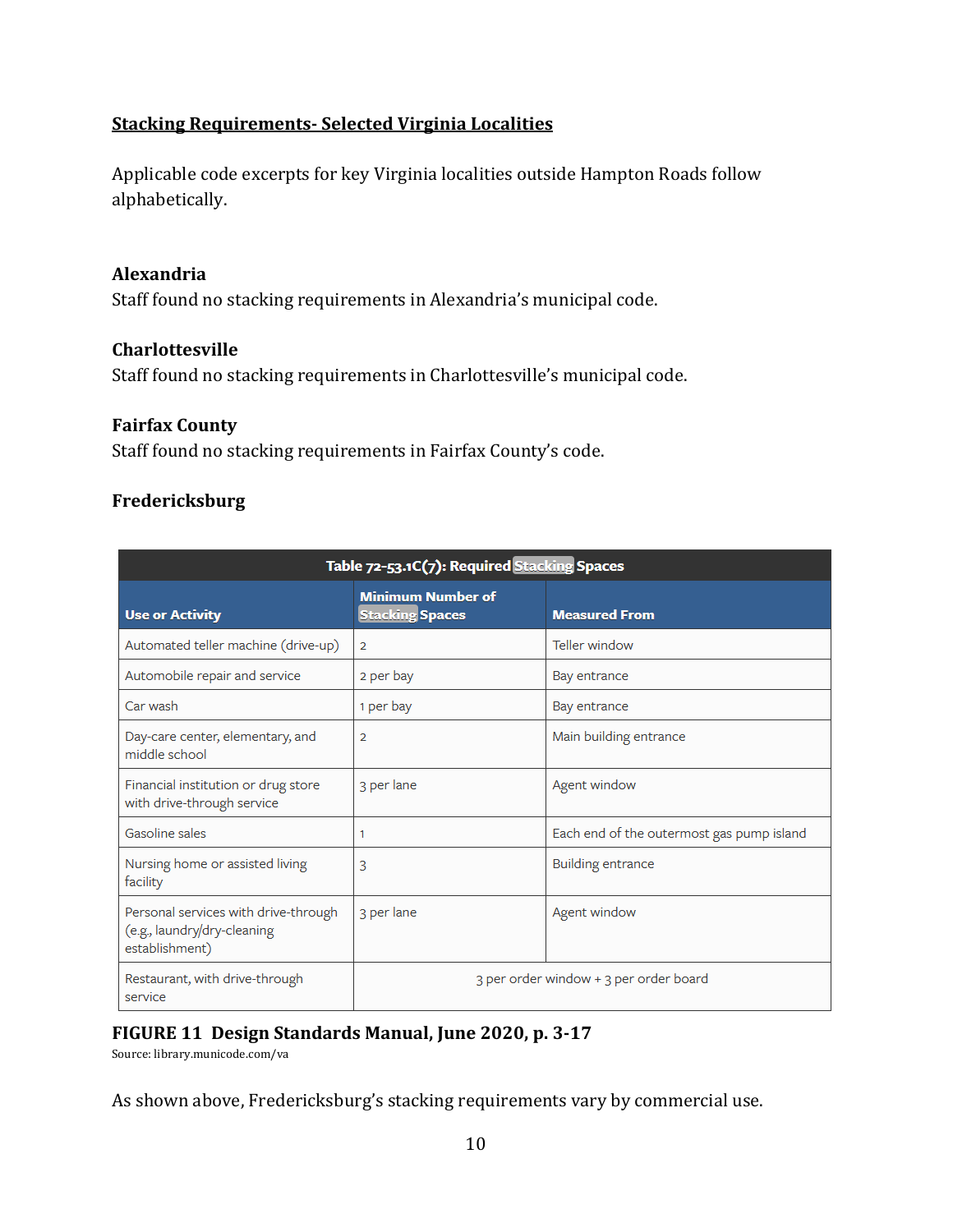# **Richmond**

|  | Richmond's stacking requirements vary by commercial use. |
|--|----------------------------------------------------------|
|  |                                                          |

|      | Use                                                               | Number of Spaces<br>Required                                                              |
|------|-------------------------------------------------------------------|-------------------------------------------------------------------------------------------|
| (28) | Restaurant,<br>tearoom or similar<br>food and beverage<br>service | 1 per 100 sq. ft. of floor area, plus 5 stacking spaces per<br>restaurant drive-in window |
|      | establishment<br>Bank or savings and                              | 1 per 300 sq. ft. for the first 1,500 sq. ft. or loor area, plus                          |
| (32) | loan office.<br>including drive-in                                | 1 per 400 sq. ft. in excess thereof, plus 5 stacking spaces<br>per drive-in teller        |

# **FIGURE 12 Richmond Code of Ordinances, Chapter 30, Article VII, Division 2, Section 30‐710.1**

Source: library.municode.com/va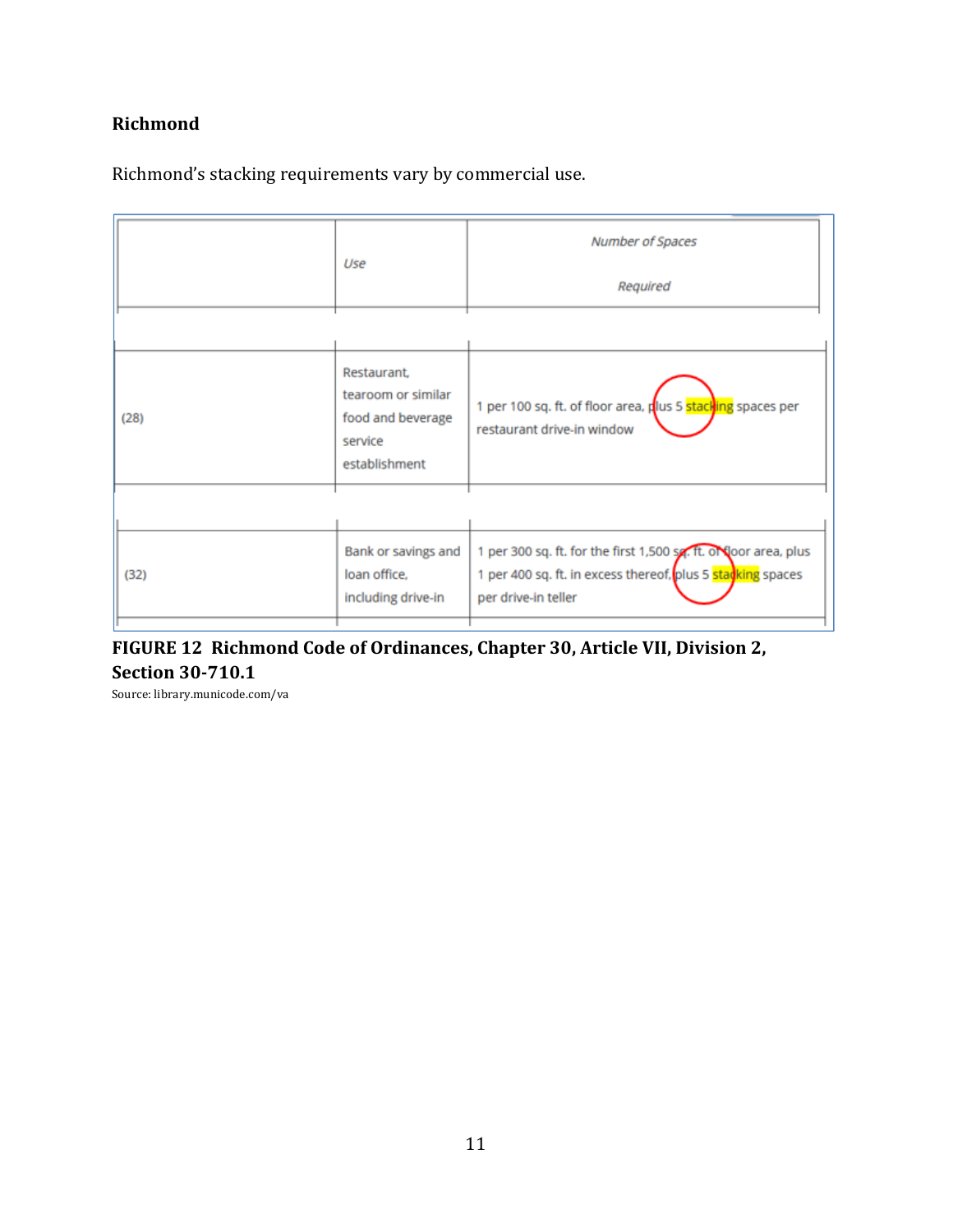# **Roanoke**

Roanoke's stacking requirements vary by commercial use.

| Use with Which Drive-Though<br><b>Facility is Associated</b> | Minimum Number of<br><b>Stacking Spaces Required</b><br>per Stacking Lane |
|--------------------------------------------------------------|---------------------------------------------------------------------------|
| Eating establishment                                         | 5                                                                         |
| <b>Financial institution</b>                                 | 3                                                                         |
| Car wash, self-service                                       |                                                                           |
| Car wash, automated                                          | 5                                                                         |
| Drive-through kiosk                                          | 2                                                                         |
| Others not specifically listed                               | 2                                                                         |

# **FIGURE 13 Roanoke Code, Chapter 36.2, Section 36.2‐409 (d) (1)**

Source: library.municode.com/va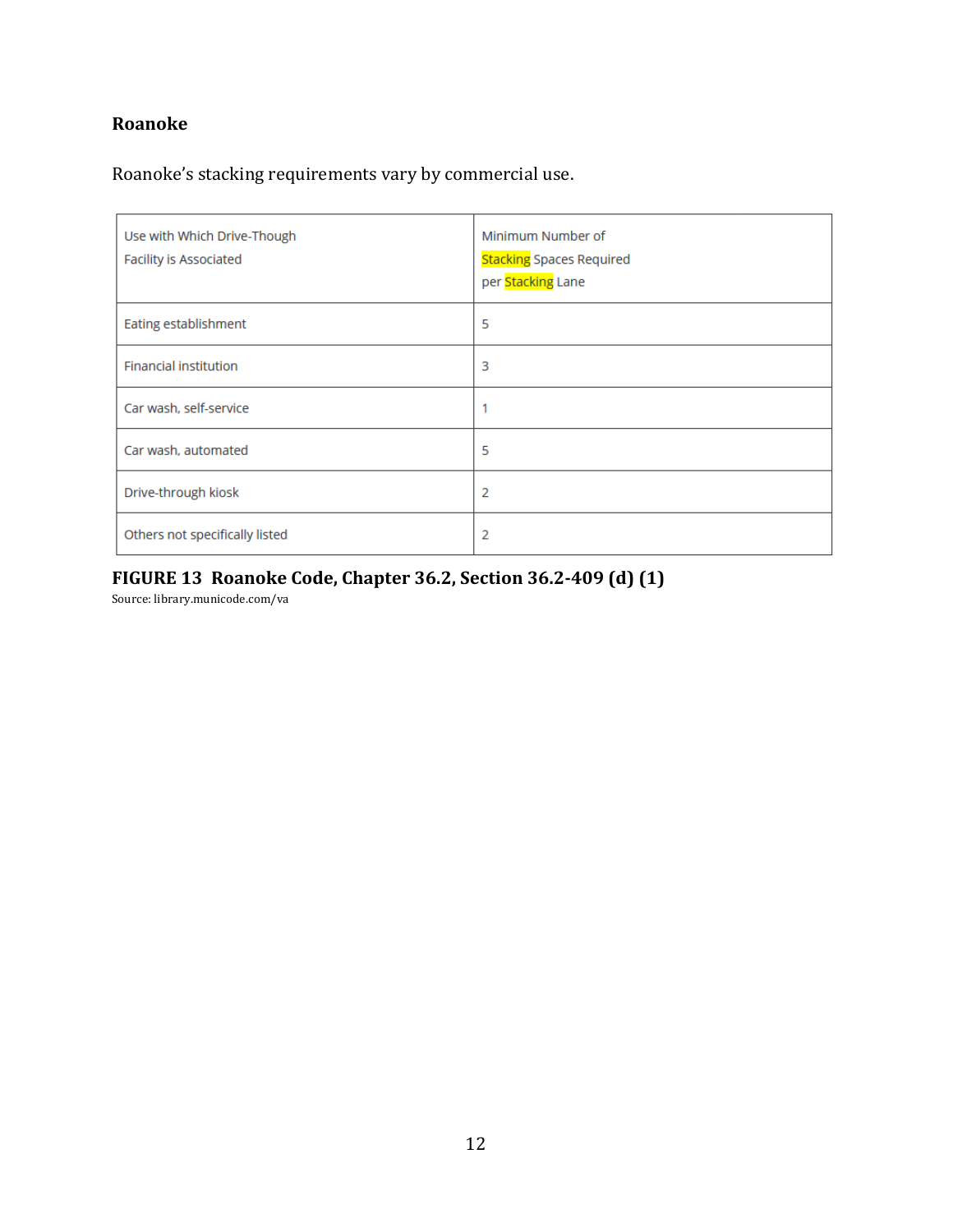#### **Summary and Conclusion**

The drive-thru queue stacking requirements of the examined localities fall into three categories:

1. No requirements

(no drive-thru queue stacking requirements found in ordinances)

- Hampton Roads
	- i. Hampton
	- ii. Newport News
	- iii. Williamsburg
- Other Virginia
	- i. Alexandria
	- ii. Charlottesville
	- iii. Fairfax County
- 2. General requirements

(the same drive-thru queue stacking requirement, regardless of commercial use)

- Chesapeake 5 vehicles
- Suffolk 6 vehicles
- Va. Beach 10 vehicles
- 3. Specific requirements by commercial use
	- 1 to 9 vehicles, depending on commercial use, as shown in the table below:

|                       |                |             |               | Day-care, |          |       |            |       |                |          |        |       |
|-----------------------|----------------|-------------|---------------|-----------|----------|-------|------------|-------|----------------|----------|--------|-------|
|                       | Auto           |             |               | Element-  |          |       |            |       |                |          |        |       |
|                       | Repair         |             |               | ary or    |          |       |            |       |                |          |        |       |
|                       | and            |             |               | Middle    | Dry-     | Drug  | <u>Gas</u> |       | <b>Nursing</b> | Personal | Rest-  |       |
| City                  | Service        |             | Bank Car Wash | School    | cleaning | Store | Station    | Kiosk | Home           | Services | aurant | Other |
| <b>Hampton Roads</b>  |                |             |               |           |          |       |            |       |                |          |        |       |
| Franklin              | n.a.           | $8***$      | $2$ or $3*$   | n.a.      | n.a.     | n.a.  | n.a.       | n.a.  | n.a.           | n.a.     | n.a.   | n.a.  |
| Norfolk               | n.a.           | 3           | 3             | n.a.      | 3        | 3     | 1          | n.a.  | n.a.           | 3        | 9      | n.a.  |
| Portsmouth            | n.a.           | 3           | 2             | n.a.      | 4        | 4     | n.a.       | n.a.  | 3              | 4        | 7      | n.a.  |
| <b>Other Virginia</b> |                |             |               |           |          |       |            |       |                |          |        |       |
| Fredericksburg        | $\overline{2}$ | 2 or $3***$ | 1             | 2         |          | 3     | 1          | n.a.  | 3              | 3        | 6      | n.a.  |
| Richmond              | n.a.           | 5           | n.a.          | n.a.      | n.a.     | n.a.  | n.a.       | n.a.  | n.a.           | n.a.     | 5      | n.a.  |
| Roanoke               | n.a.           | 3           | 5             | n.a.      | n.a.     | n.a.  | n.a.       | 2     | n.a.           | n.a.     | 5      | 2     |
|                       |                |             |               |           |          |       |            |       |                |          |        |       |

Notes

\* automatic car wash: 3; self‐service car wash: 2

\*\* human teller: 3; machine teller: 2

\*\*\* 8 for first drive‐in window, plus 2 for each additional window

# **FIGURE 14 Drive‐Thru Queue Stacking Requirements of Subject Virginia Localities having Requirements by Commercial Use, number of vehicles**

Source: HRPTO staff